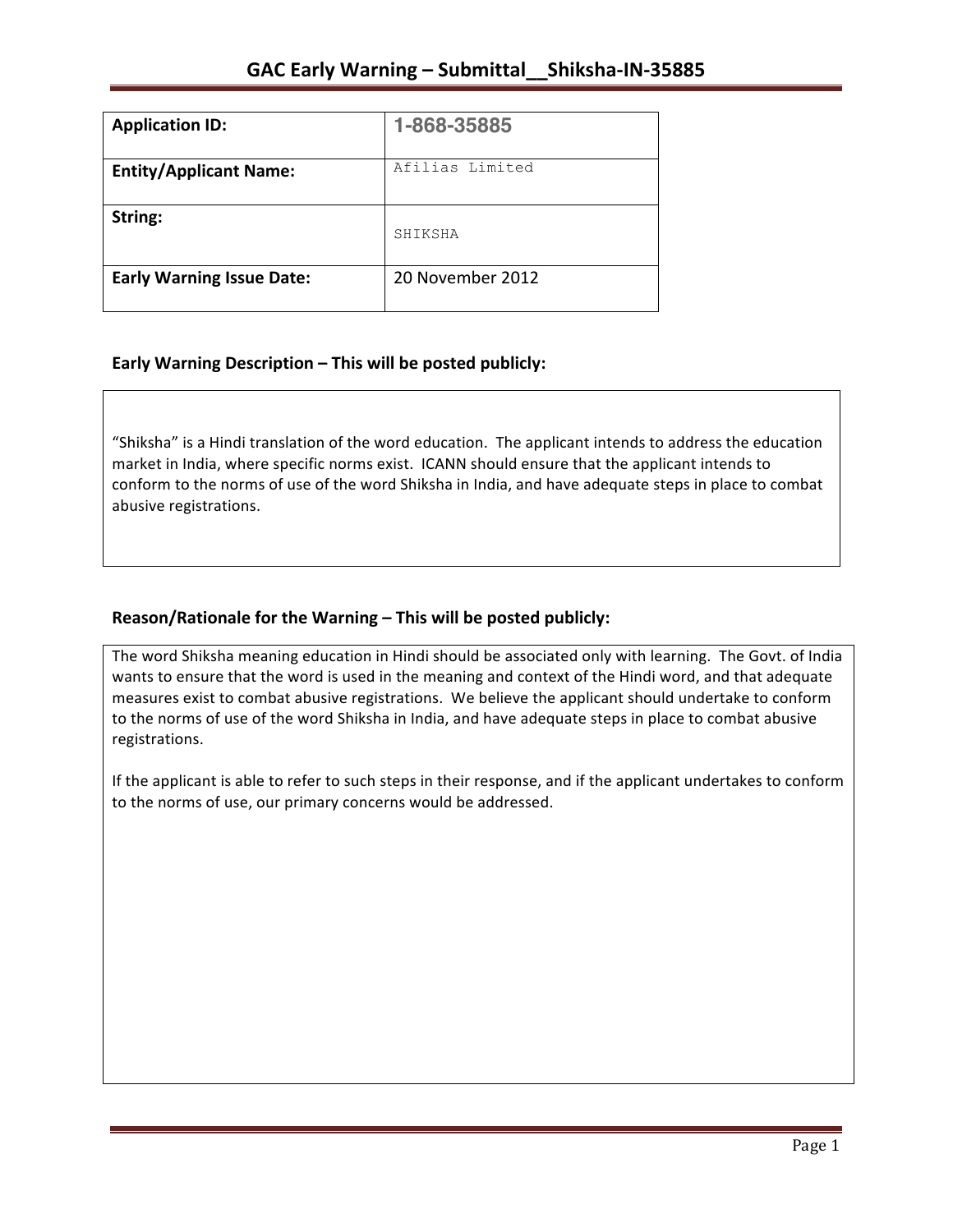#### **Possible Remediation steps for Applicant – This will be posted publicly:**

- 1. Submit an undertaking that the applicant will conform to the norms of use of Shiksha in India
- 2. Demonstrate that adequate measures to combat abusive registrations are provided for the booking of Shiksha names
- 3. Show how the applicant will ensure that the meaning of Shiksha (i.e., education) will be preserved in the gTLD, and will not be used for non-education or learning-related purposes.

### **Further Notes from GAC Member(s) (Optional) – This will be posted publicly:**

# **INFORMATION FOR APPLICANTS**

## **About GAC Early Warning**

The GAC Early Warning is a notice only. It is not a formal objection, nor does it directly lead to a process that can result in rejection of the application. However, a GAC Early Warning should be taken seriously as it raises the likelihood that the application could be the subject of GAC Advice on New gTLDs or of a formal objection at a later stage in the process. Refer to section 1.1.2.4 of the Applicant Guidebook